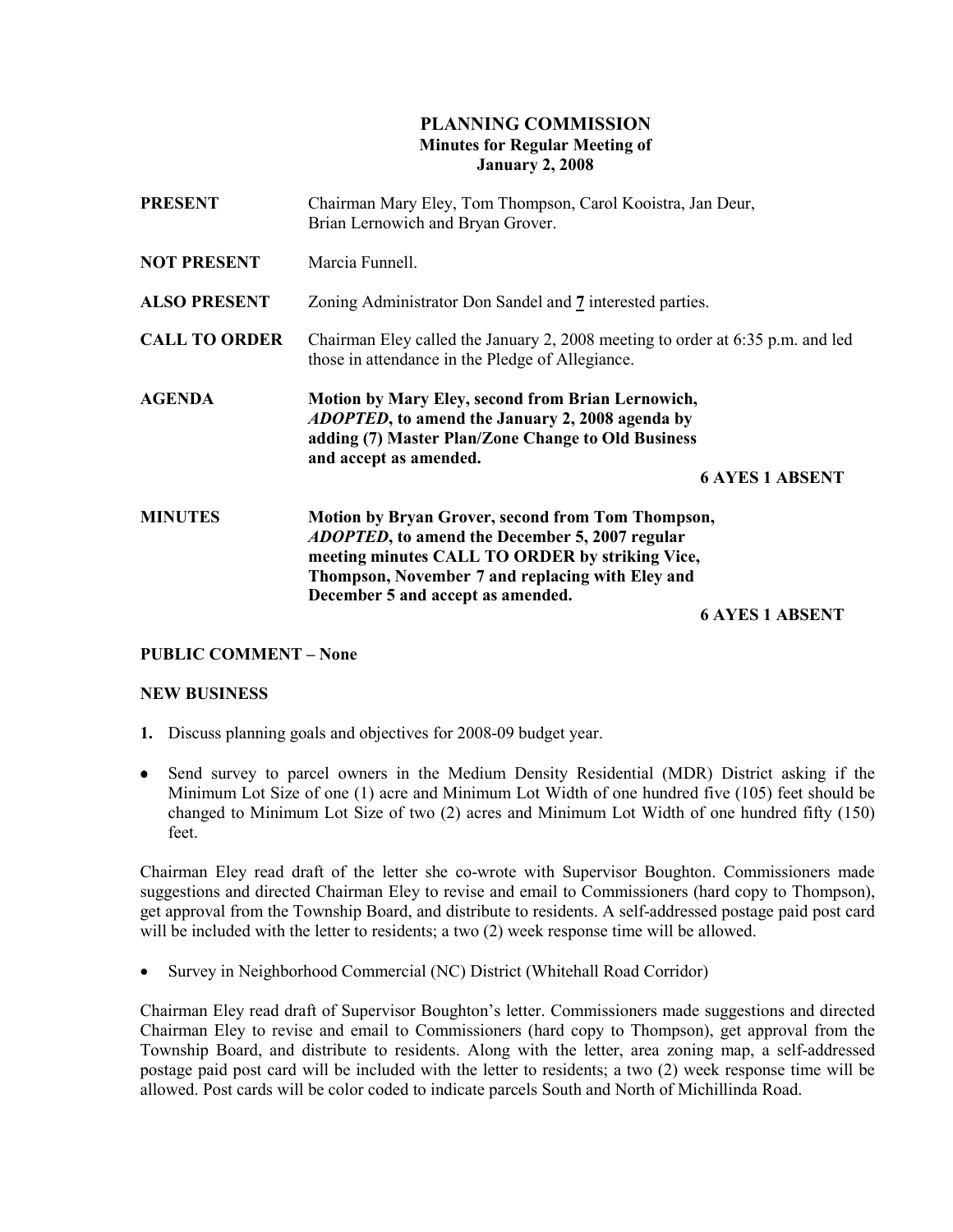• Resort PUD (Michillinda Beach and Lakeside Inn)

At the December 5, 2007 meeting input was requested from the owners of both the Michillinda Beach Lodge and Lakeside Inn. No input has been received. Consensus was to have Supervisor Boughton and Chairman Eley reach out to them. Chairman Eley will also request that Tim Johnson from MainStreet Planning continue to work on proposed language. A special meeting date will be held either Wednesday January 23 or January 30, 2008 at 6:30 p.m. depending on when Tim is available and if we have received input from the Lodge or Inn. When decided the meeting will be posted and the Planning Commissioners notified.

• Duck Lake State Park Zoning

Commissioner Deur stated that he passed along a letter to Chairman Eley from a planner that said a particular zoning can be developed to protect these areas from ever being developed. Chairman Eley said she has made Planner Tim Johnson aware of this and he is researching further.

• Wind Tower Ordinance

The sub-committee met and discussed things Commissioner Funnell provided, including House Bill No. 4254, and a comparative spread sheet of sample ordinances from White River and Laketon Townships. Using the Laketon Township Ordinance as a model, proposed language is being developed for presentation to the full PC at the April meeting.

• Review of current zoning ordinances for inconsistency

Staff has been and will continue working on this.

• Check with Attorney Eklund on if the amount of days for final action for Site Plan Review can be extended from ninety (90) days after fully completed application and site plan has been received by the Township.

Chairman Eley states she has asked Attorney Eklund to research this and give opinion memo. She will contact him again.

## OLD BUSINESS

- 1. Review (when available) the survey to be sent to all Neighborhood Commercial parcel owners on Whitehall Road regarding possible rezoning to Residential. (Discussed under New Business 1.)
- 2. Review (when available) the survey to be sent to all Medium Density Residential (MDR) parcel owners regarding possible amendment to change the Minimum Lot Area from One (1) acre to Two (2) acres and the Minimum Lot Width from 105 feet to 150 feet. (Discussed under New Business 1.)
- 3. Wind Towers Subcommittee (Chairman Eley, Commissioners Funnell, Deur and Lernowich) Update (Discussed under New Business 1.)
- 4. Definition of Common Open Space reminder only.

 Chairman Eley and Recording Secretary Garvey will meet on this and go through all documents we have on this subject thus far and work on proposing a definition.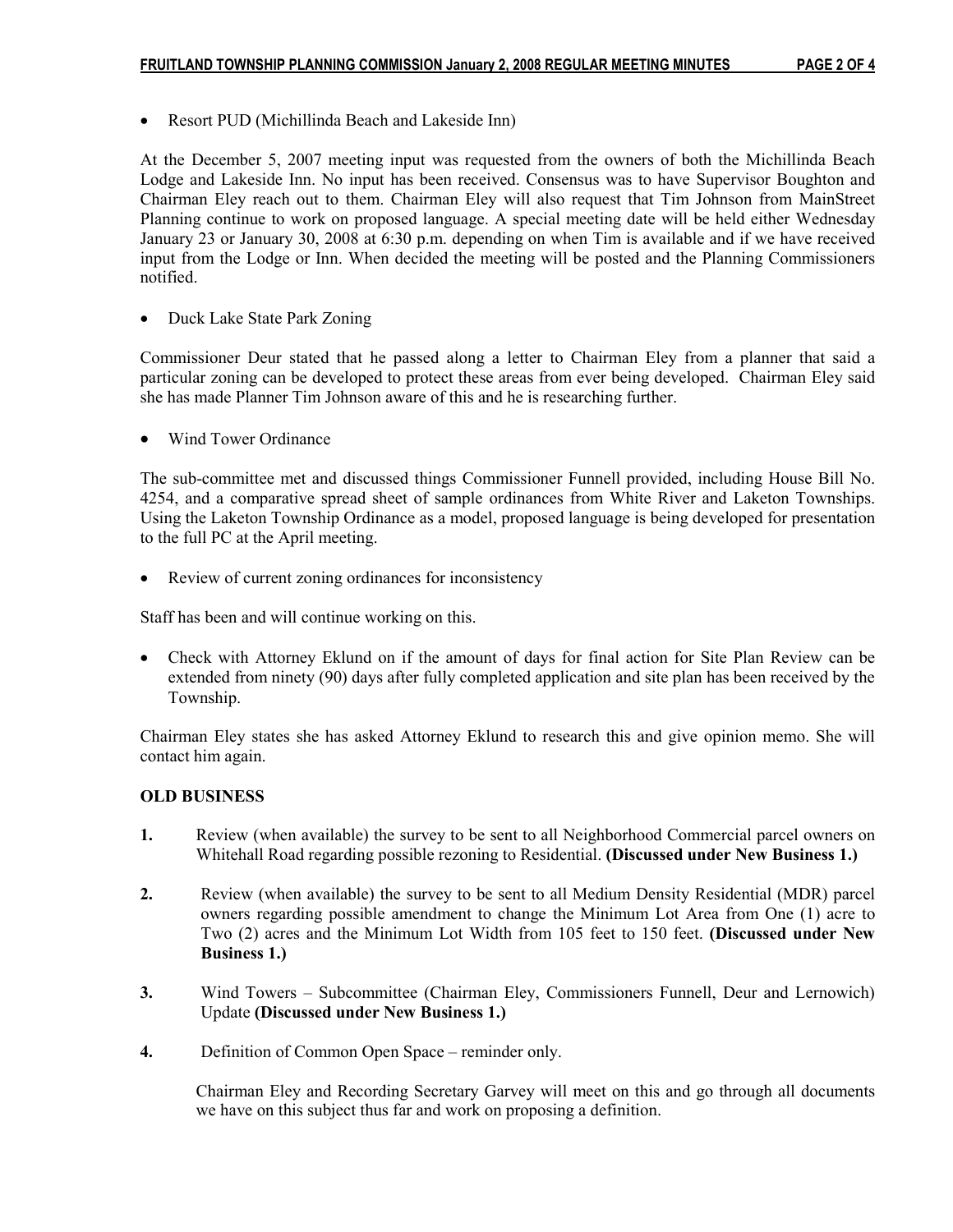- 5. Resort PUD (Michillinda Beach and Lakeside Inn). (Discussed under New Business 1.)
- 6. Discuss draft of Planning Commission Bylaws.

 During review of the draft several changes were suggested. Commissioner Deur will make the changes and get to Recording Secretary Garvey to go in the February meeting packets for review.

7. Amend Master Plan/Zone Change request.

 Motion by Carol Kooistra, second from Bryan Grover, ADOPTED, to delegate Chairman Eley to work with Zoning Administrator Sandel on options, limits and reasons for rezoning of this particular area on White Lake Drive and to provide recommendation at the February meeting.

## 6 AYES 1 ABSENT

Gary Gagnon, 3775 W. White Lake Drive, hands out preliminary proposal for commercial use for six hundred (600) feet of his White Lake Drive frontage with two (2) options:

Option one (1) a retail auto parts store that would easily fit inside the existing building that is already located in the East 360 feet of the White Lake frontage with an understanding that the business would require some upgrades inside and outside of the building.

Option two (2) a small auto sales business with a small display area limited to 2-3 vehicles just to the West of the barn attached to the existing driveway with an understanding that the business would require no construction, or physical changes to the existing building and could be easily opened and closed for seasonal changes. The existing barn already has an office with a handicap accessible entrance. No additional outdoor lighting being proposed.

## DISCUSSION

Concerns were stated that with rezoning this area back to Neighborhood Commercial (NC), all the uses either by right or special land use would be allowed again.

Zoning Administrator Sandel states a deed restriction could be done listing only the use approved.

Commissioner Deur asks if this rezone can be done if it will conflict with the Master Plan. Chairman Eley states Tim Johnson from MainStreet Planning says that yes it can. Commissioner Deur would like an opinion from Township Attorney Eklund.

Zoning Administrator Sandel asks about making this an Open Space Planned Unit Development (OS-PUD). This way it becomes its own zone with specific requirements.

Commissioner Kooistra believes an (OS-PUD) may be viable and that we should talk to Tim Johnson from MainStreet Planning and Township Attorney Eklund for opinions.

# PUBLIC COMMENT

• Gerry Farrar, 6939 Simonelli Road, states appearance is very important, if the project could be done discreetly she may support the idea. She asked the Commissioners to consider visual as well as environmental. She is not supporting or opposing at this time.